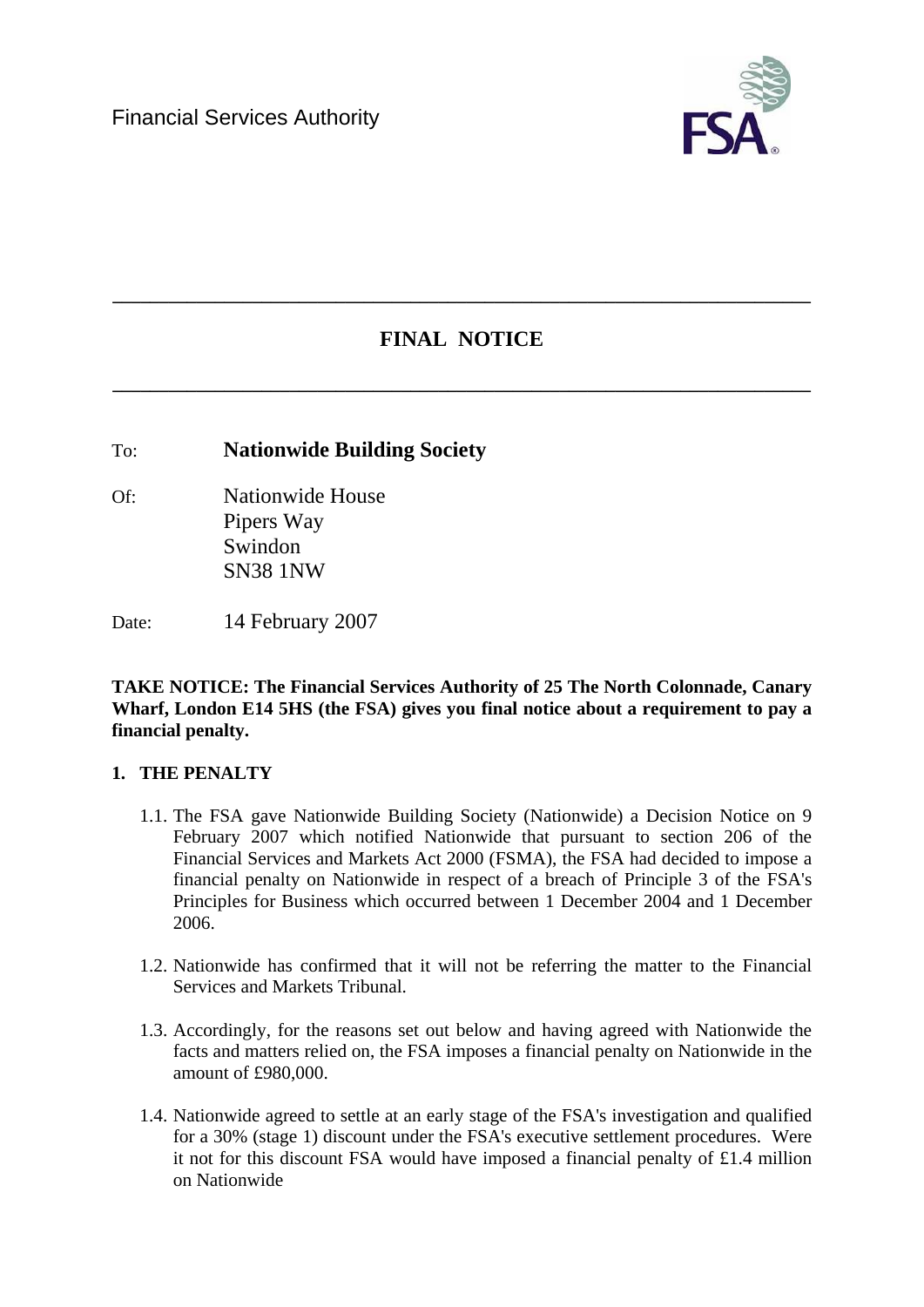### **2. REASONS FOR THE ACTION**

- 2.1. In the relevant period, Nationwide breached Principle 3 by failing to take reasonable care to organise and control its affairs responsibly and effectively, with adequate risk management systems. Nationwide did not take reasonable care to ensure that it had effective systems and controls to manage the risks relating to information security, specifically the risk that customer information might be lost or stolen. In particular:
	- a) Nationwide failed adequately to assess the risks in relation to the security of its customer information.
	- b) Nationwide had procedures in relation to information security which failed adequately and effectively to manage the risks it faced.
	- c) Nationwide failed to implement adequate training and monitoring to ensure that its information security procedures were disseminated and understood by staff.
	- d) Nationwide failed to implement adequate controls to mitigate information security risks, to ensure that employees adhered to its procedures and to ensure that it provided an appropriate level of information security.
	- e) Nationwide failed to have appropriate procedures in place to deal with an incident involving the loss of customer information and, as a result, Nationwide did not respond appropriately and in a timely manner to establish the risks to Nationwide customers of financial crime arising from the theft of a Nationwide laptop computer.
- 2.2. No amount of security can eradicate the risk that electronic storage devices will be lost or stolen. However, steps can and should be taken to ensure that loss of physical equipment does not compromise customer information. Nationwide's failure to implement robust systems and controls regarding the use and storage of customer information on portable storage devices potentially put customers at an increased risk of being victims of financial crime in the event of loss or misuse of the data. Nationwide's additional failure to respond quickly and appropriately in the first three weeks following the theft of a Nationwide laptop increased the opportunity for the information to be used in a way which might result in financial crime.
- 2.3. The FSA considers these failings to be particularly serious because:
	- a) Nationwide is the UK's largest building society and holds confidential financial information for over 11 million customers. Nationwide's customers were entitled to rely upon Nationwide to take reasonable steps to ensure the security of information entrusted to it. Nationwide's failure to have comprehensive information security procedures and controls exposed its customers to the risk of financial crime.
	- b) The failures occurred following a period of heightened awareness of information security issues as a result of government initiatives, increasing media coverage and an FSA information campaign about the importance of information security within the financial services sector.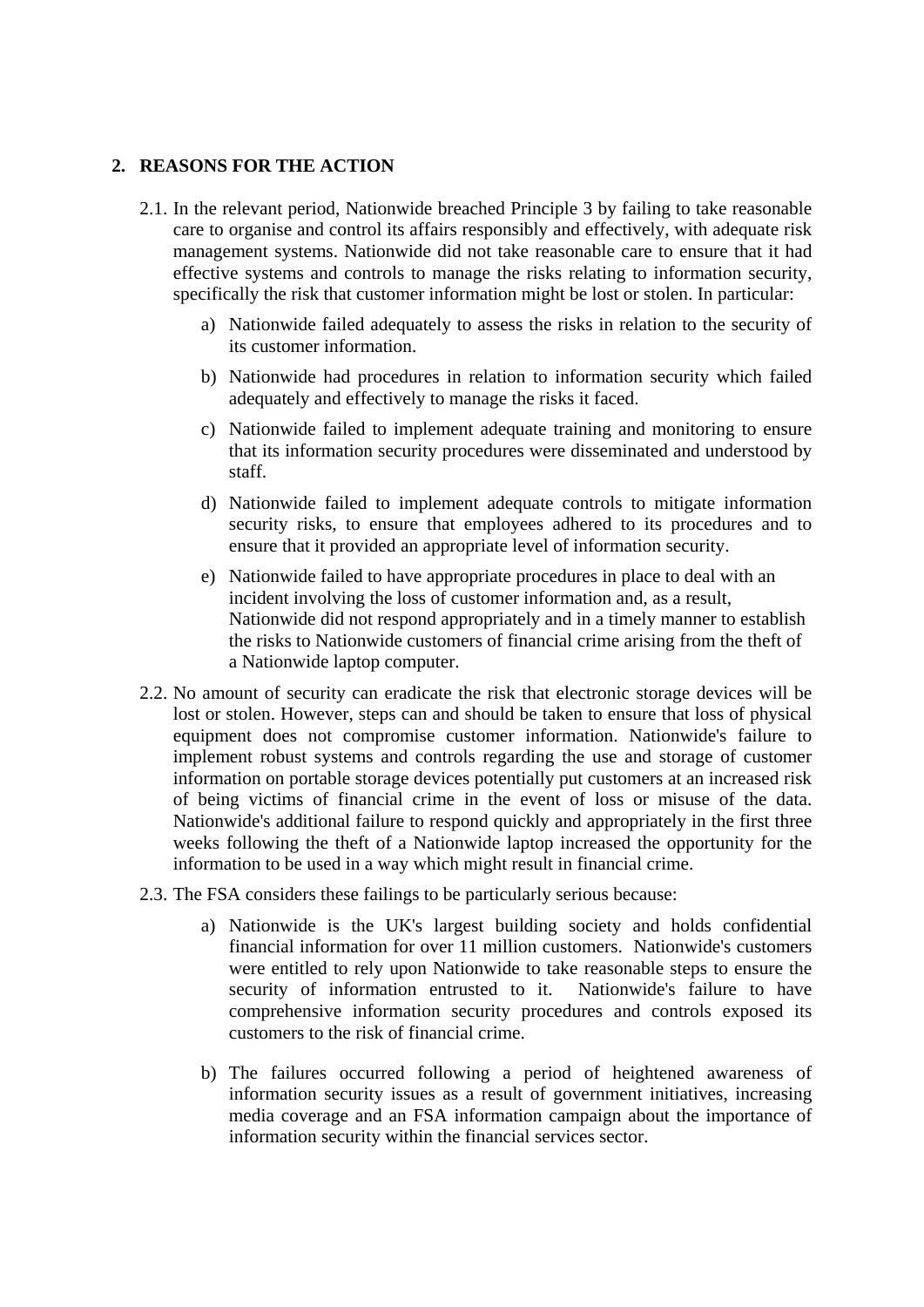- c) The systems and controls were such that, when the laptop was stolen, Nationwide was not aware that it contained confidential customer information. For a period of three weeks after the theft of the laptop Nationwide failed to take any steps to investigate whether it contained such information.
- d) The cumulative impact of the failings represented a significant risk to the FSA objective of reducing the extent to which it is possible for regulated firms to be used for a purpose connected with financial crime
- 2.4. Nationwide's failures therefore merit the imposition of a financial penalty. In deciding upon the level of disciplinary sanction, the FSA recognises the following measures taken by Nationwide which have served to mitigate the seriousness of its failings:
	- a) Nationwide has implemented a range of additional measures to increase security around Nationwide accounts including increased anti-fraud measures and monitoring of suspected fraudulent activity.
	- b) On notification of the theft of the laptop Nationwide disabled the remote access facility, preventing access from the stolen laptop to live Nationwide systems.
	- c) Nationwide has written to all of its customers explaining the loss of the information and measures customers can take to minimise the risk of identity theft.
	- d) Nationwide has confirmed, in accordance with its existing policy, that it will reimburse any customer who can establish that they have suffered financial loss as a result of the theft of the information on the laptop.
	- e) Nationwide has commissioned a comprehensive review of its information security procedures and controls overseen by an independent third party
- 2.5. Nationwide has received full credit for settlement of the disciplinary case at any early stage; it has received a 30% discount for settling the case at stage one. Were it not for this discount the penalty would have been £1.4 million.

### **3. RELEVANT STATUTORY PROVISIONS**

- 3.1. Under section 206(1) FSMA, if the FSA considers that an authorised person has contravened a requirement imposed by or under FSMA, it may impose on him a penalty, in respect of the contravention, of such amount as it considers appropriate.
- 3.2. Section 2(2) of FSMA includes the FSA objective:

"Reducing the extent to which it is possible for a business carried on by a regulated person … to be used for a purpose connected with financial crime".

3.3. Principle 3 of the FSA's Principles for Businesses states that: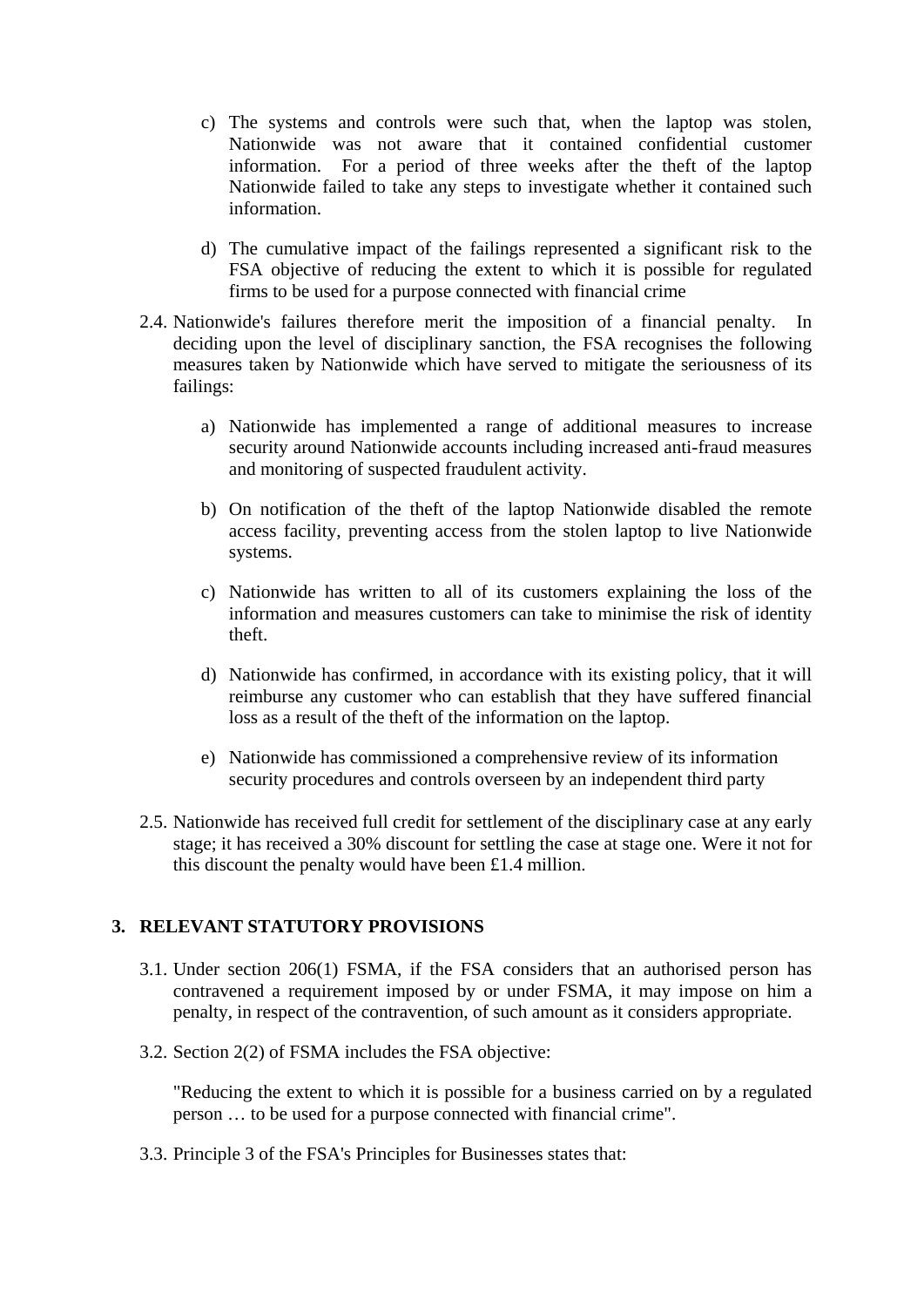"A firm must take reasonable care to organise and control its affairs responsibly and effectively, with adequate risk management systems".

3.4. The FSA's Principles for Businesses constitute requirements imposed on authorised persons under the Act.

### **4. FACTS AND MATTERS RELIED ON**

### **Background**

- 4.1. Nationwide is the UK's largest building society with in excess of 11 million customers. As with any retail financial institution, the volume and nature of the information held by Nationwide means that the potential impact on consumers from a failure in its systems and controls is very high.
- 4.2. In November 2004 the FSA published a report entitled "Countering Financial Crime Risks in Information Security" (the FSA Information Security Report). Since then the FSA has issued a number of speeches and publications to raise awareness within the financial services sector of the need for firms to take action to combat the risks of financial crime. In the period since then, government initiatives have sought to increase awareness of the risks of identity theft, and media coverage of identity theft risks has been widespread. The conduct of Nationwide must be seen in the context of this heightened awareness of the risks surrounding information security.
- 4.3. In August 2006 a Nationwide laptop was stolen from the home of a Nationwide employee. The laptop contained confidential customer information which could have been used to further financial crime. Nationwide reported the loss of the laptop to the police, the Information Commissioner, and to the FSA.
- 4.4. Nationwide's general practice is to separate customer information across systems so that account information such as the account balance, PIN number and password are not stored alongside data such as the customer's name, address and account numbers. This control reduces the risk of fraud against Nationwide accounts in the event of data compromise.
- 4.5. Nationwide failed adequately to consider the wider risks to customer information from Nationwide systems being compromised and, as a result, it failed to put in place appropriate controls and monitoring mechanisms to mitigate these risks. The failure to manage or monitor downloads of very large amounts of data onto portable storage devices meant that Nationwide had limited control over information held in this way or how it was used, increasing the risk that it could be used to further financial crime.
- 4.6. By reason of the facts and matters set out herein, the FSA considers that Nationwide has contravened Principle 3 of the FSA's Principles. In particular Nationwide:
	- a) failed adequately to assess the risks in relation to the security of customer information;
	- b) had procedures in relation to information security which failed adequately and effectively to manage the risks it faced;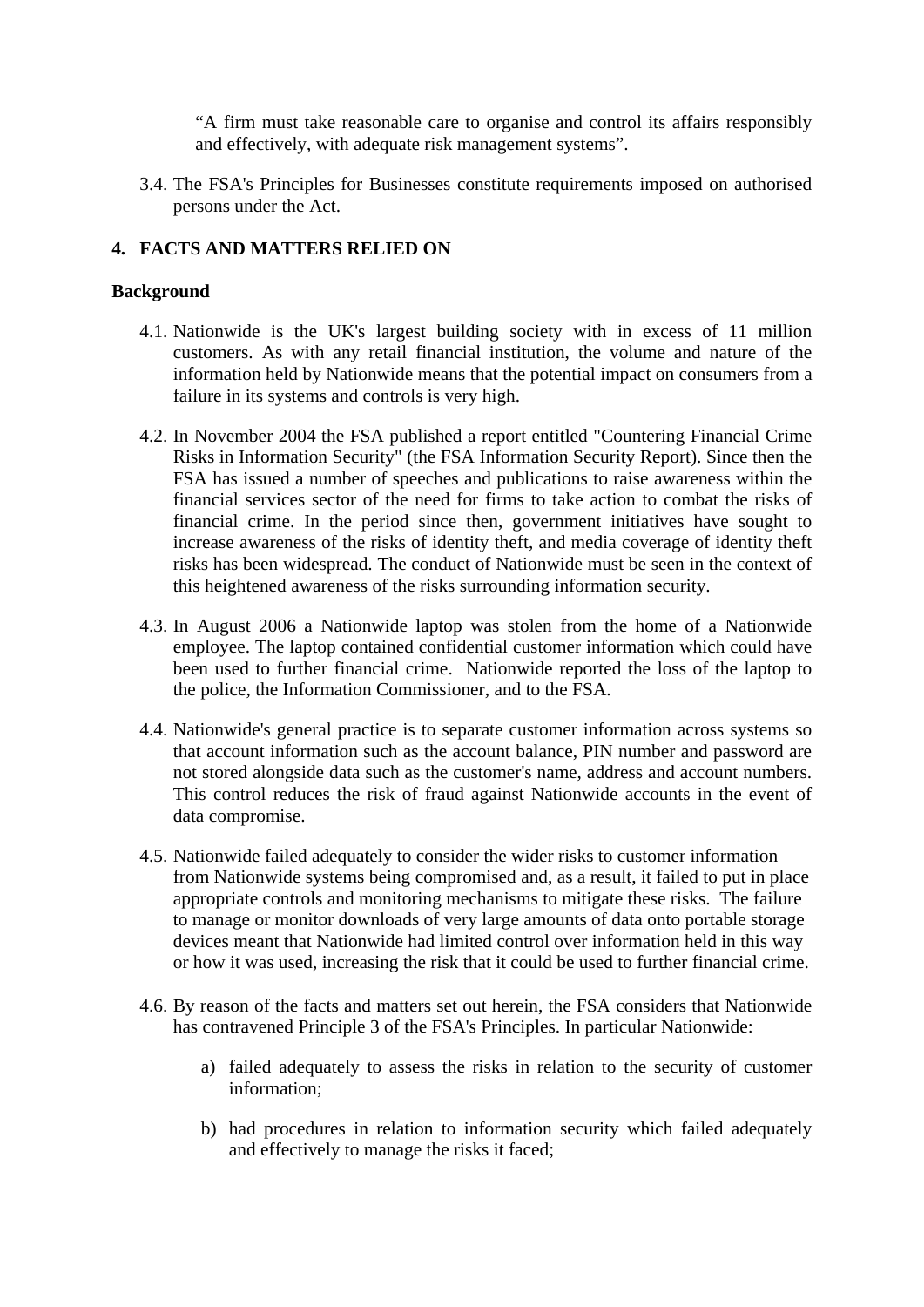- c) failed to implement adequate training and monitoring to ensure that its information security procedures were disseminated and understood by staff; and,
- d) failed to implement adequate controls to mitigate information security risks, to ensure that employees followed its procedures, and to ensure that it provided an appropriate level of information security.

#### **Principle 3 Breach – Systems and Controls**

- 4.7. Nationwide holds large quantities of sensitive financial and personal information about its customers. It is key to the interests of Nationwide's customers that Nationwide has effective systems to keep the information secure. Nationwide's systems and controls should have been robust enough to anticipate equipment theft or loss and to reduce the risk of sensitive data being compromised as a result of such a loss. Firms should consider where their information risks are, whether from external or internal sources, computer systems, human error, accidental loss or deliberate theft of information. Such risks, particularly human error, cannot be eradicated, but can be managed. Having identified where the risks are, firms should establish and maintain controls to mitigate the risk of such incidents occurring.
- 4.8. Nationwide breached Principle 3 by failing adequately to assess the risks relating to information security and take reasonable care to ensure that it had adequate procedures to manage those risks, including the risks that electronic equipment containing customer information might be lost or stolen. Further, it had inadequate controls in place to ensure that its procedures would be followed.
- 4.9. The FSA Information Security Report issued in November 2004 specifically highlighted the danger of reliance on an annual requirement on staff to sign acceptance of corporate policies whose size made their effectiveness questionable. The FSA Information Security Report recommended a range of measures to embed procedures such as training, updates, and testing similar to that used for money laundering training. The FSA Information Security Report also highlighted the risks of staff deviating from procedures. To address this risk, firms must have in place appropriate monitoring and controls to ensure that procedures are followed.
- 4.10. Nationwide's information security procedures were contained in an unwieldy electronic format. The procedures were held on Nationwide's internal website; they were not housed in a single document. The procedures covered a very broad range of information handling issues. The policy document was not structured in a way which would have enabled staff to identify easily which part or parts of the procedure might be applicable to their particular role. In addition, there was no search facility within the procedures to assist with this.
- 4.11. The policies contained inconsistencies and lacked any prioritisation; critical steps were given the same prominence as lesser issues. Within Nationwide's procedures, no clear distinction was made between mandatory requirements and guidance on best practice.
- 4.12. Staff were required to self-certify that they had read and understood Nationwide's procedures for information security. Staff received generic training on the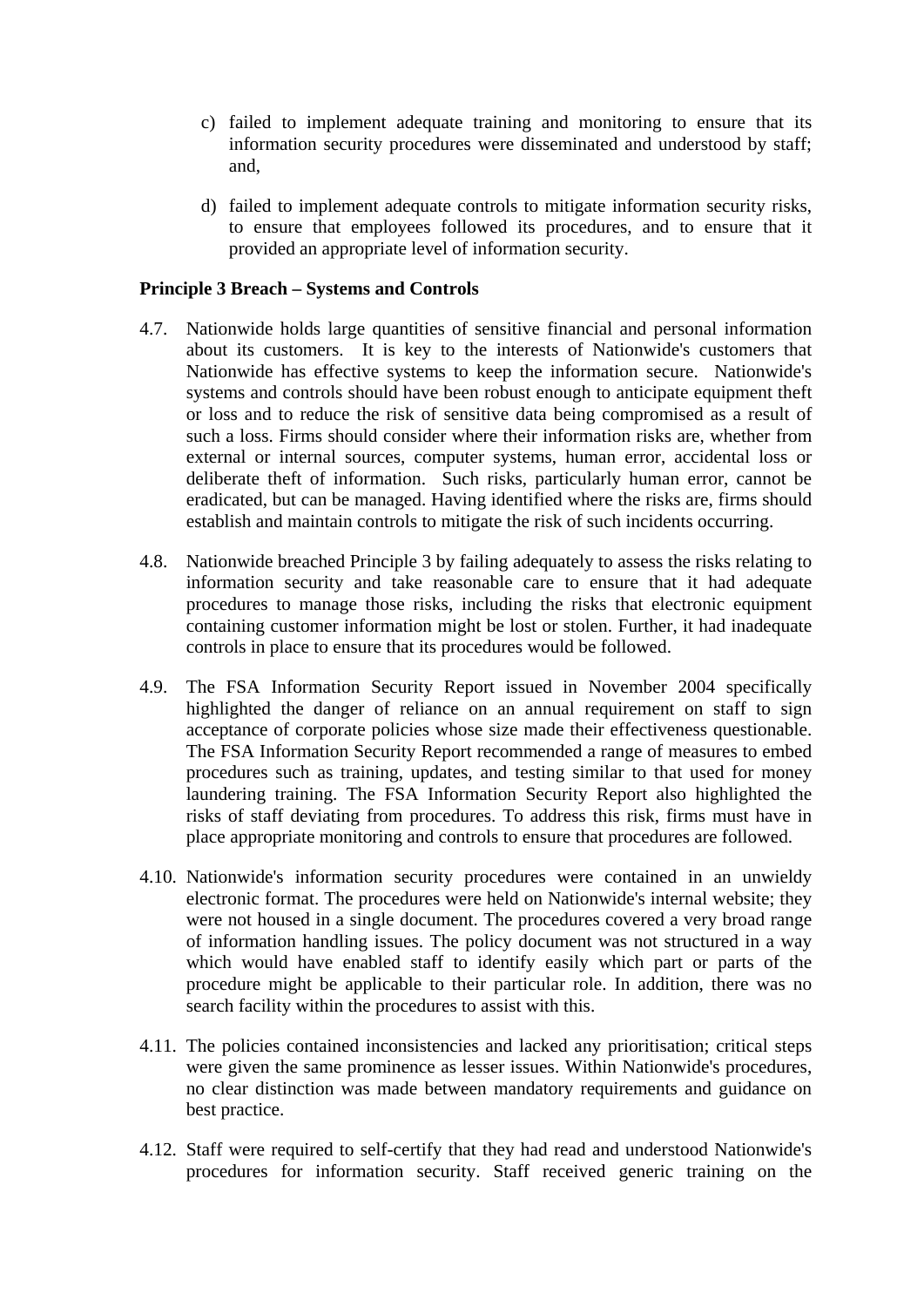application of the information security procedures; but no job specific training was provided.

- 4.13. Having designed and implemented its procedures for information security, Nationwide failed to establish controls adequate to ensure that its procedures were understood, and that staff adhered to these procedures. Controls in this context can include a combination of measures such as: physical and electronic barriers to copying and transmitting information to portable storage devices, monitoring of compliance with procedures (including through management and supervision of staff), conducting random and targeted monitoring to ensure that only necessary data is stored on removable storage devices and that appropriate information security measures are in place and being used.
- 4.14. In 2004, Nationwide conducted an analysis of the FSA Information Security Report making a number of recommendations. During the relevant period Nationwide took a number of steps to enhance information security including enhancements to patch management, configuration and access management systems. However, it failed to give sufficient consideration to customer information security risks that could arise as a result of its own systems and controls.

### **Response to the discovery of the theft of the laptop**

- 4.15. The laptop was stolen from the home of a long-standing Nationwide employee who needed to have extensive access to customer data. The fact that the laptop had been stolen was reported promptly. The employee did not, however, inform Nationwide of what was on the laptop. In the three weeks following the theft of the laptop, during which time the employee was abroad on holiday, Nationwide took no steps to investigate what information it contained.
- 4.16. The FSA Information Security Report specifically highlighted the need for firms to have incident management procedures commensurate with the size of their operations. It also highlighted the need for firms to update their procedures in line with developments in technology and the increasing use of portable storage devices with the capacity to hold large amounts of data. Nationwide had inadequate incident management procedures to deal with the loss of IT equipment.
- 4.17. This failure to have in place a procedure to investigate the extent of the information contained on the laptop inhibited Nationwide's ability to respond promptly and increased the opportunity for the information to be used to further financial crime.

### **5. FACTORS RELEVANT TO DETERMINING THE ACTION**

### **Relevant Guidance on Sanction**

5.1. The FSA has considered the disciplinary and other options available to it and has concluded that a financial penalty is the appropriate sanction in the circumstances of this particular case. The principal purpose of a financial penalty is to promote high standards of regulatory conduct by deterring firms who have breached requirements from committing further contraventions, helping to deter other firms from committing contraventions and demonstrating generally to firms the benefit of compliant behaviour.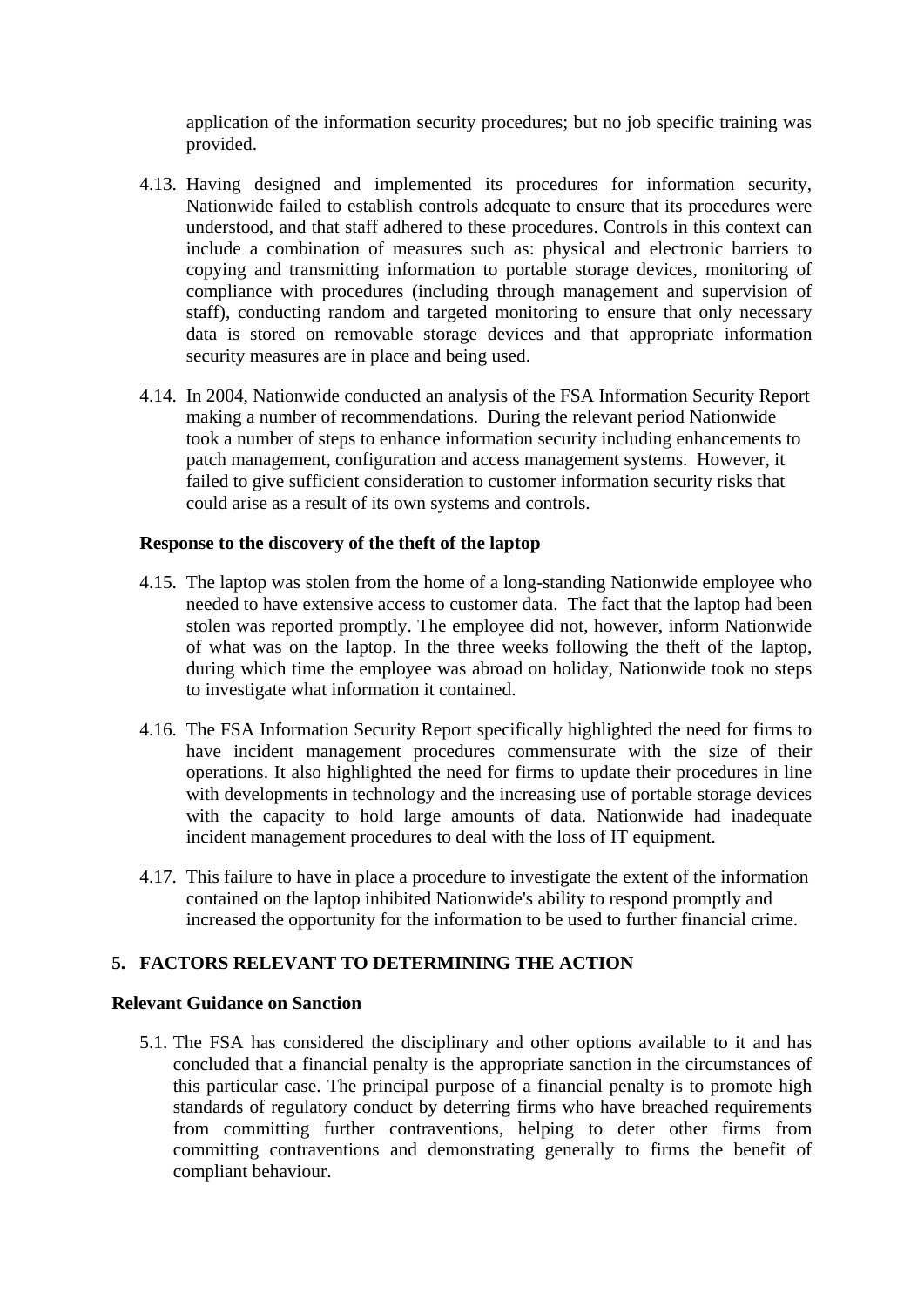- 5.2. The FSA's policy on the imposition of financial penalties is set out in Chapter 13 of the Enforcement Manual (ENF 13) which forms part of the FSA Handbook. Section 13.3 of the Enforcement Manual sets out some of the factors that may be of particular relevance in determining the appropriate level of financial penalty. These have been taken into account by the FSA in determining the appropriate level of penalty in this case. Chapter 13 of the Enforcement Manual at paragraph 13.3.4 states that the criteria listed in the Manual are not exhaustive and all relevant circumstances of the case will be taken into consideration. In determining whether a financial penalty is appropriate and its level, the FSA is required therefore to consider all the relevant circumstances of the case.
- 5.3. The FSA has had regard to the seriousness of Nationwide's contraventions, including the nature of the requirements breached, the number and duration of the breaches and the number of consumers who may have been impacted. The level of financial penalty must be proportionate to the nature and seriousness of the contravention. Details of the breaches identified in this case are set out above. It is the responsibility of regulated firms to ensure that appropriate systems and controls are in place to control their business and ensure compliance with regulatory requirements.
- 5.4. Despite Nationwide taking steps to increase security, focusing primarily on anti-fraud and anti-money laundering initiatives around Nationwide customer accounts, the potential impact of the information being used for purposes connected with financial crime in the wider context was high given the number of customers, the type of information which was stolen and Nationwide's initial response to the theft. Throughout the relevant period Nationwide did not take adequate care to consider the risk of loss of customer information. The FSA's risk based approach requires firms to undertake an assessment of financial crime risk and where necessary to implement controls to mitigate the risk.
- 5.5. Reducing the extent to which it is possible for a firm to be used for a purpose connected with financial crime is one of the FSA's four statutory objectives. The profile of information security and identity theft has increased significantly in recent years. FSA has issued several publications drawing public attention to these risks since November 2004. There have also been numerous high profile articles in the national and trade press, FSA speeches and papers as well as guidance from government and industry organisations. The FSA considers it particularly serious that the firm failed to enhance its procedures to an adequate standard during this period of heightened awareness of information security issues and despite various recommendations by its own staff that the systems and controls around information security could be improved.
- 5.6. The FSA has had regard to the size, financial resources and other circumstances of Nationwide. Nationwide is the largest building society in the UK. It made profits of approximately £540 million in 2005/2006.
- 5.7. Since September 2006, Nationwide has taken steps to address the risks to customers by: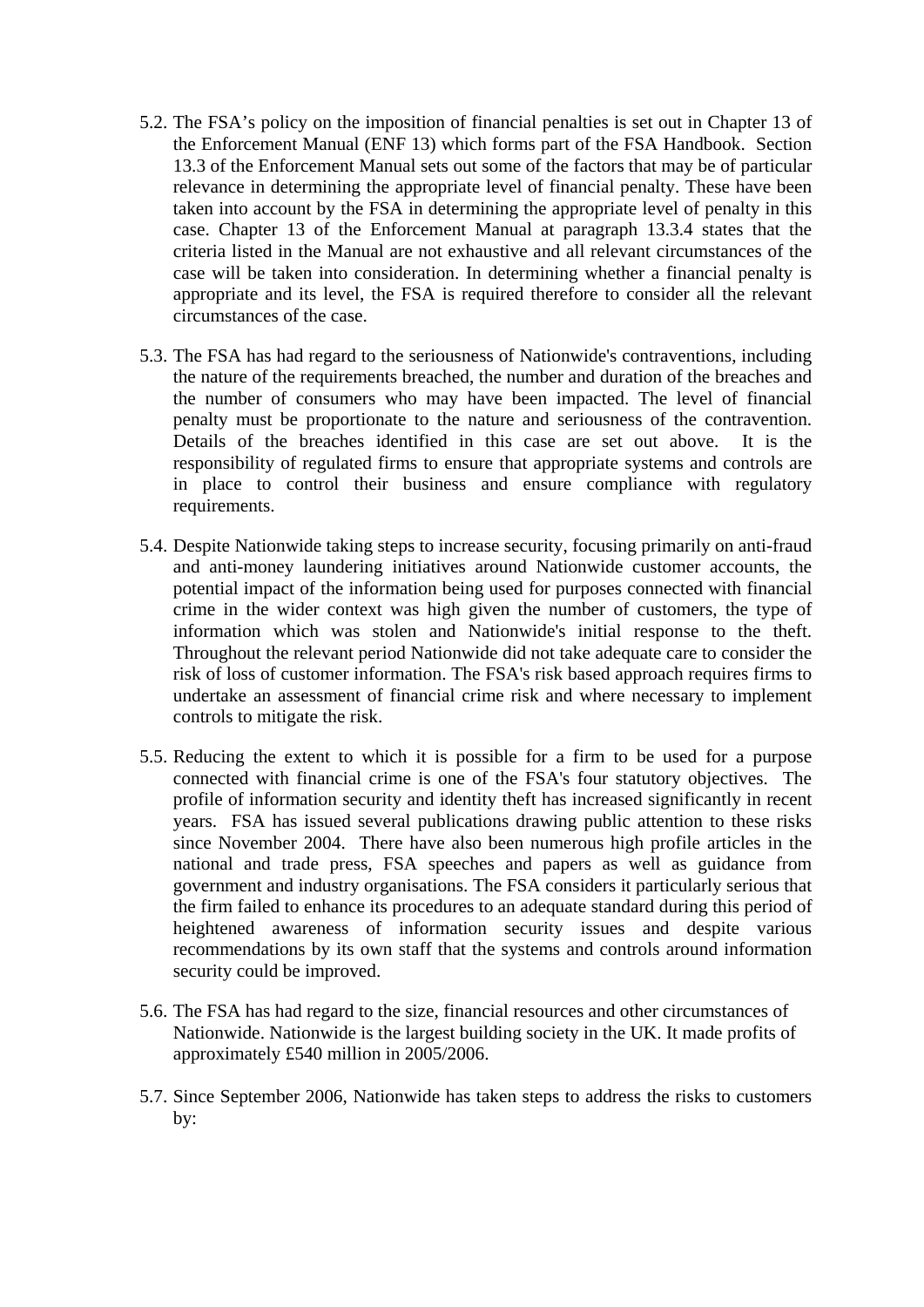- a) taking a range of additional measures to increase security around Nationwide accounts including increased anti-fraud measures and monitoring of suspected fraudulent activity.
- b) Writing to all of its customers explaining the loss of information and measures customers can take to minimise the risk of identity theft.
- c) Affirming its existing policy to reimburse any customer who can establish that they have suffered financial loss as a result of the theft of the information on the laptop.
- d) Commissioning a comprehensive review of its information security procedures and controls overseen by an independent third party.
- 5.8. Throughout the FSA's investigation Nationwide has co-operated fully and worked with the FSA to facilitate an early settlement of this matter.
- 5.9. The FSA has had regard to previous cases involving breaches of system and control requirements that threaten the FSA's financial crime objective. Nationwide has not been the subject of Enforcement action previously.

### **6. DECISION MAKERS**

6.1. The decision which gave rise to the obligation to give this Final Notice was made by the Executive Settlement Decision Makers on behalf of the FSA.

### **7. IMPORTANT**

7.1. This Final Notice is given to Nationwide in accordance with section 390 of the Act.

#### **Manner of and time for Payment**

7.2. The financial penalty must be paid in full by Nationwide to the FSA by no later than 28 February 2007, 14 days from the date of this Final Notice.

### **If the financial penalty is not paid**

7.3. If all or any of the financial penalty is outstanding on 1 March 2007, the FSA may recover the outstanding amount as a debt owed by Nationwide and due to the FSA.

#### **Publicity**

7.4. Sections 391(4), 391(6) and 391(7) of the Act apply to the publication of information about the matter to which this notice relates. Under those provisions, the FSA must publish such information about the matter to which this notice relates as the FSA considers appropriate. The information may be published in such manner as the FSA considers appropriate. However, the FSA may not publish information if such publication would, in the opinion of the FSA, be unfair to you or prejudicial to the interests of consumers.